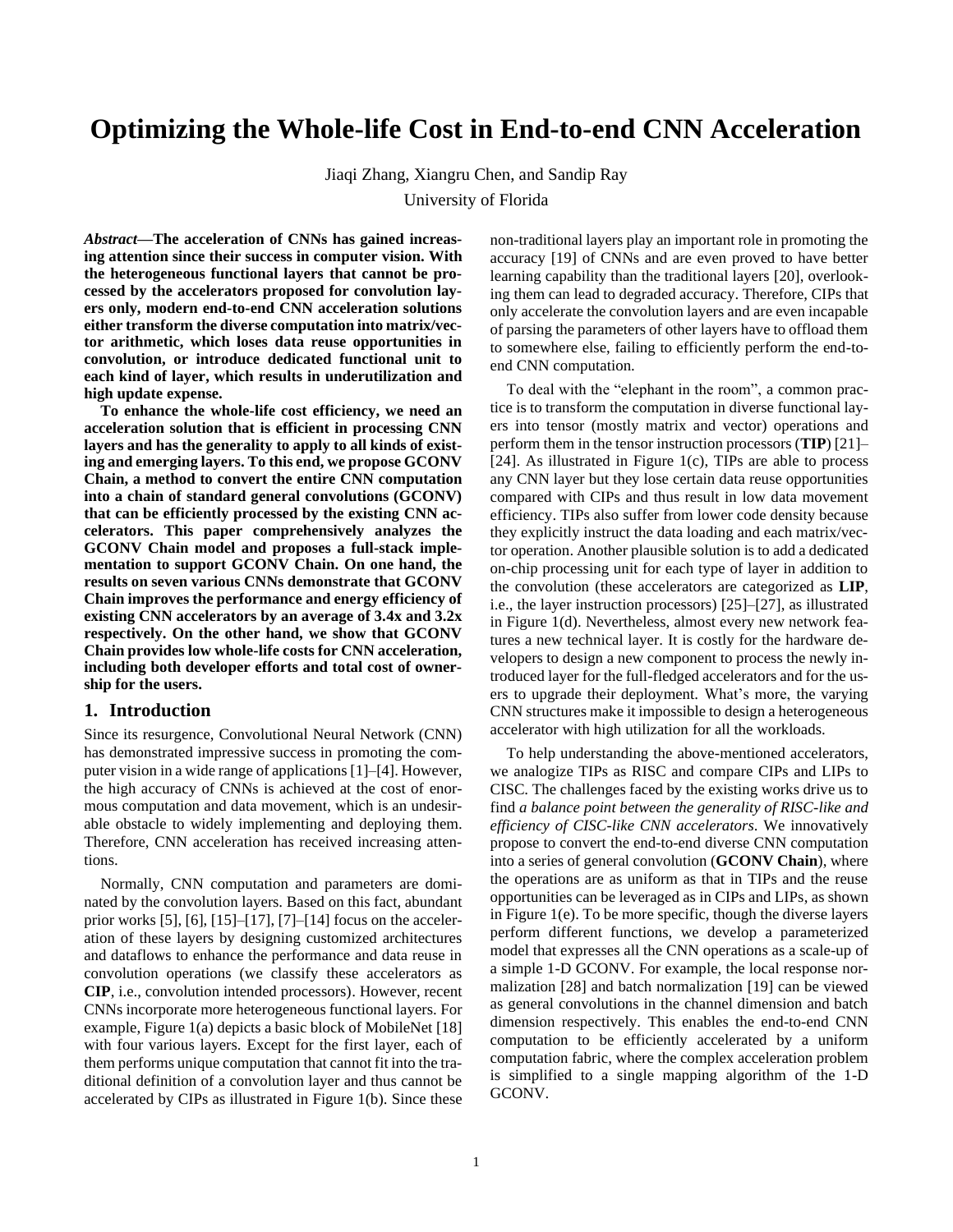

The benefits of our work are threefold as will be evaluated in Section 6: (1) since GCONV Chain is composed of general convolutions and CNN accelerators are designed to perform convolution, it can be executed by almost any CNN accelerator with no worse if not better performance (Section 6.3); (2) when GCONV Chain is applied to CIPs, it eliminates the costly offloading overhead. And this GCONV armed CIP (GC-CIP) does not suffer from the low data movement efficiency in TIPs and resource underutilization in LIPs, showing that GC-CIPs are promising accelerators for the entire end-to-end diverse CNN computation (Section 6.5); (3) the generality of GCONV Chain further makes GC-CIPs the most whole-life cost efficient choice by lessening the burden of both users and developers (Section 6.6).

In summary, this paper makes the following contributions:

(1) We recognize the gap between modern CNNs composed of diverse functional layers and the existing CNN accelerators which are proposed for either generality or efficiency for certain layers.

(2) We propose GCONV Chain, a method to convert the end-to-end CNN computation into a chain of general convolutions (GCONVs) so that all the CNN layers can be efficiently and uniformly accelerated.

(3) We further propose a full-stack implementation of GCONV Chain on existing CNN accelerators, including GCONV Chain generation, acceleration and hardware support.

(4) Our experiments on seven popular CNNs from a wide range of applications and five representative accelerators of different types show that GCONV Chain can significantly improve the performance and energy efficiency of existing CNN accelerators and benefit the cost efficiency of both development and ownership.

The rest of this paper is organized as follows. Section 2 provides the background on CNN acceleration and the motivation for CNN generalization. Section 3 describes the approach to transform CNN computation into a GCONV Chain. Then Section 4 introduces the methodologies to analyze the GCONV workload and the algorithm to accelerate GCONV Chain. Section 5 elaborates the system implementation of GCONV Chain. Sections 6 evaluates our proposed GCONV Chain. And Sections 7 and 8 discussed the related work and concludes the paper respectively.

# **2. Background and Motivation**

#### **2.1 A Traditional Convolution Layer**

CNNs are neural networks featured by the dominating convolution layers. Figures 2(a) and (b) provide the illustration and pseudo code of a traditional convolution layer to help understand the computation pattern and reuse opportunities in the convolutional operation, where *Np* stands for the argument of parameter *p*. The same set of *Noc* kernels are applied to a batch of *Nbs* input samples. The size of each kernel is *Nky*×*Nkx*×*Nic* and they slide on the height and width of the input channels to generate *Noc* channels of *Noy×Nox* outputs. In some layers of certain CNNs [8][9], the input channels are divided into *Ngp* groups to perform convolution individually.

There are two kinds of reuses in convolution, *parallel-reuse* and *overlap-reuse*. Parallel-reuse results from parallel computation in terms of a certain data. For example, each kernel is reused to generate outputs within each channel and the inputs are reused by different output channels. Similarly, each output is reused within the kernel since the partial results are reduced to generate one output. The sliding of the kernel also brings overlap-reuse when the input windows of consecutive outputs are overlapped. For instance, in Figure 1(a), the inputs with dots are shared by the computation of different outputs, multiplied by different weights. Exploiting these two kinds of parallelisms in the convolutional operation has been widely recognized as an effective method to reduce the costly data movement in CNN acceleration [29].

#### **2.2 Non-Traditional Layers in CNNs**

Aside from the convolution layers, there is a variety of other necessary layers in the CNNs, each of which performs a different operation on the input data. And the operation of a same layer even varies in the training and inference of the network. Besides the traditional layers such as fully connection, max pooling, ReLU and softmax that breed the success of the nascent CNN model, i.e., LeNet [30], the growing power of the emerging CNNs is always accompanied with new functional layers. Benchmarked on seven popular CNNs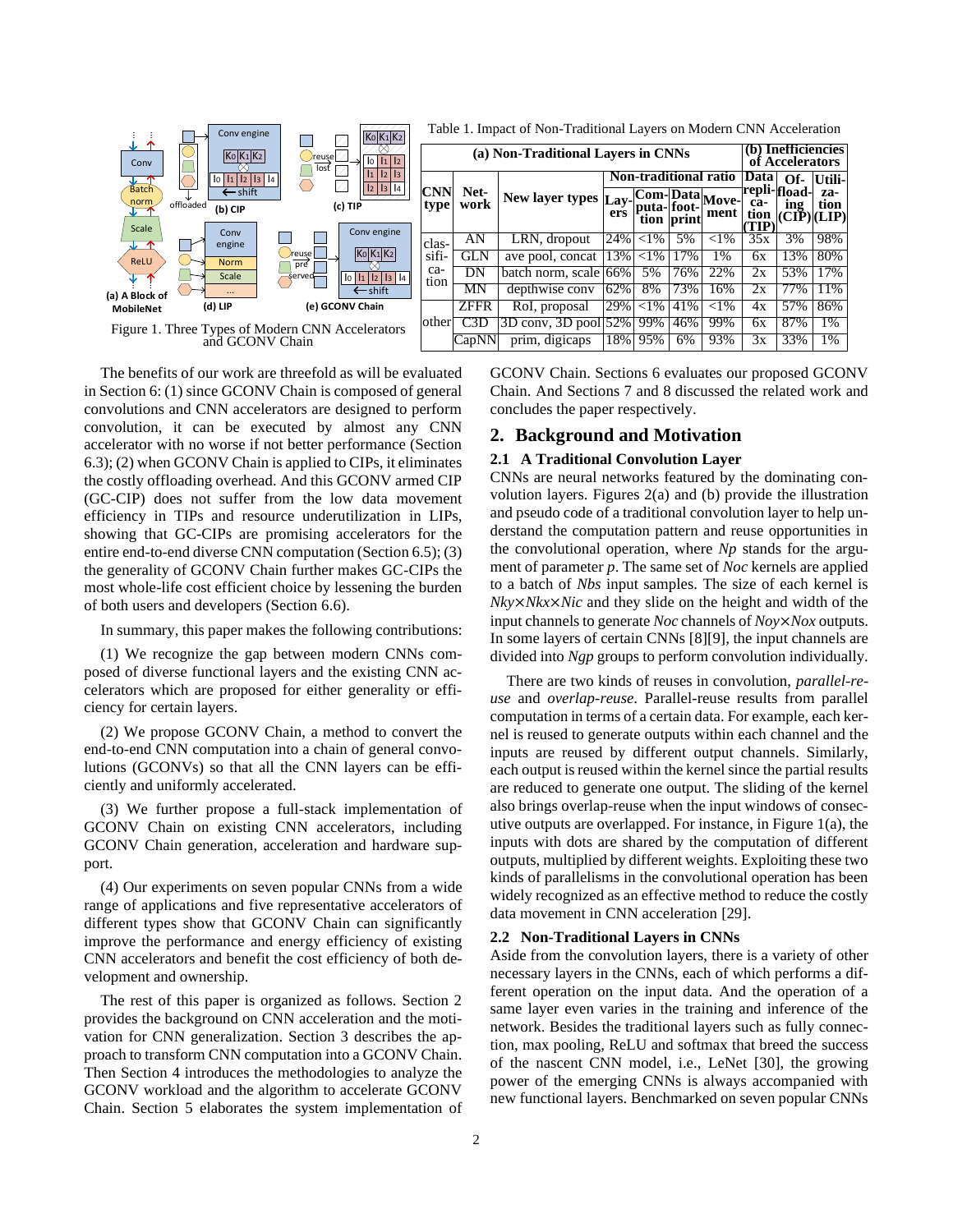

Figure 2. A Traditional Convolution Layer

in the timeline (i.e., four classification CNNs: AlexNet (AN) [28], GoogLeNet (GLN) [31], DenseNet (DN) [32], MobileNet (MN) [18], in addition to an object detection network Faster R-CNN+ZFNet (ZFFR) [33][34], a 3-D CNN for video processing (C3D) [35] and a capsule neural network (CapNN) [36]), Table 1(a) lists the newly introduced layers and the ratio of these non-traditional layers. As can be observed in Columns 5 to 7, the non-traditional layers account for increasing computation, data footprint and movement in the CNNs. And these layers are taking significant roles in determining the speedup and energy efficiency of CNNs.

#### **2.3 Modern CNN Acceleration Challenges**

As CNNs are being employed more frequently and the heterogeneity in CNN layers keeps increasing, it is obviously important to have a solution that efficiently accelerates all the CNN computation. Unfortunately, we notice that almost all the existing works suffer from various inefficiencies when processing modern CNNs.

**TIP:** The tensor instruction processors (TIP) are able to process any CNN layer by transforming them into tensor (mostly matrix and vector) operations [21]–[24]. However, they cannot exploit the abundant overlap-reuses in CNNs. For instance, *im2col* [22] is commonly employed by TIPs to transform convolution into matrix multiplication, where the input windows are flattened to columns in a matrix and then multiplied by a weight matrix, as shown in Figure 1(c). This results in the replication of the input data (marked in red) and thus low energy efficiency. Column 1 in Table 1(b) quantifies the total data replication of the CNNs in TIPs. Since the power consumption is dominated by the data movement [24], this overhead significantly increases the operating expense for the users.

**CIP:** The main component of a convolution intended processor (CIP) is a convolution engine, which implements various exhaustively explored dataflows (e.g., weight stationary, output stationary, row stationary, etc.) to maximally exploits both the parallel and overlap-reuse opportunities in convolution [5], [6], [15]–[17], [7]–[14]. For example, the convolution engine in Figure 1(b) adopts the weight stationary dataflow, where the inputs are shifted along the stationary weights to exploit the overlap-reuse, avoiding data replication. However, since the proposed dataflows only apply to the computation model of traditional convolution layers, CIPs are inefficient or even incapable of parsing the parameters

when processing the other layers. Therefore, offloading is required for non-traditional layers whose acceleration is omitted in CIPs. Column 2 in Table 1(b) characterizes the ratio of intermediate data that requires offloading for a series of nontraditional processing. Note that since the offloading energy consumption can be as high as 146x of the on-chip data movement in our experiment, this adds considerable burden to the system.

**LIP:** The layer instruction processors (LIP) [25]–[27] add a dedicated on-chip processing unit for each type of layer in addition to the convolution engine and process the corresponding layers of different inputs in a pipeline. Resulted from the variation of the number and shape of each kind of layers in a certain CNN, pipeline bubbles are unavoidable. To implicate this, Column 3 in Table 1(b) lists the utilization of different networks assuming the pipeline has two stages for traditional and non-traditional layers respectively. The resources are partitioned based on the ratio of the traditional and nontraditional computation in all the networks. As observed, the uniform partitioning results in significantly varying utilization. And the utilization is extremely low in networks with more non-traditional computation (e.g., C3D and CapsuleNN). Layers that pose a pipeline barrier also lower the utilization (e.g., batch normalization in DenseNet and MobileNet). What's more, LIPs demand the developers to design an efficient acceleration solution to any new layer and the users to update the devices as frequently as the evolution of CNNs. **EVALUATION EVALUATION EVALUATION CONSULTATION EVALUATION EVALUATION EVALUATION EVALUATION EVALUATION EVALUATION EVALUATION EVALUATION EVALUATION EVALUATION EVALUATION EVALUATION EVALUATIO** 

To enhance the whole-life cost efficiency of end-to-end CNN computation, we need an acceleration solution that is efficient in processing CNN layers and has the generality to apply to all kinds of existing and emerging layers.

# **3. General Convolution (GCONV) Chain**

Our goal is to convert the diverse CNN layers into a chain of standard operations without losing the convolution pattern. Therefore, instead of breaking them down into basic matrix/vector arithmetic as in TIPs, we view them as multi-dimension convolutions under a more generalized definition. This section proposes the GCONV model and the method to transform the entire CNN computation into a GCONV Chain.

## **3.1 GCONV Operation Definition**

GCONV is the most basic operation in our system. It is a concisely parameterized 1-D convolution which can be scaled up to multiple dimensions to define various CNN operations. Compared with the traditional definition of a convolution layers, the *simplicity*, *scalability* and *representability* of GCONV make it ideal to effortlessly, uniformly and efficiently accelerate all kinds of CNNs.

**Definition:** Figure 3 shows an example of 1-D GCONV and the definition of the parameters. It is characterized by four parameters that form the nested loop of the computation as shown in Figure 4: the inputs are separated into *Ng* groups and no connection or reuse exists inter-group; in each group, the inputs are convolved by *Nop* kernels in parallel; each ker-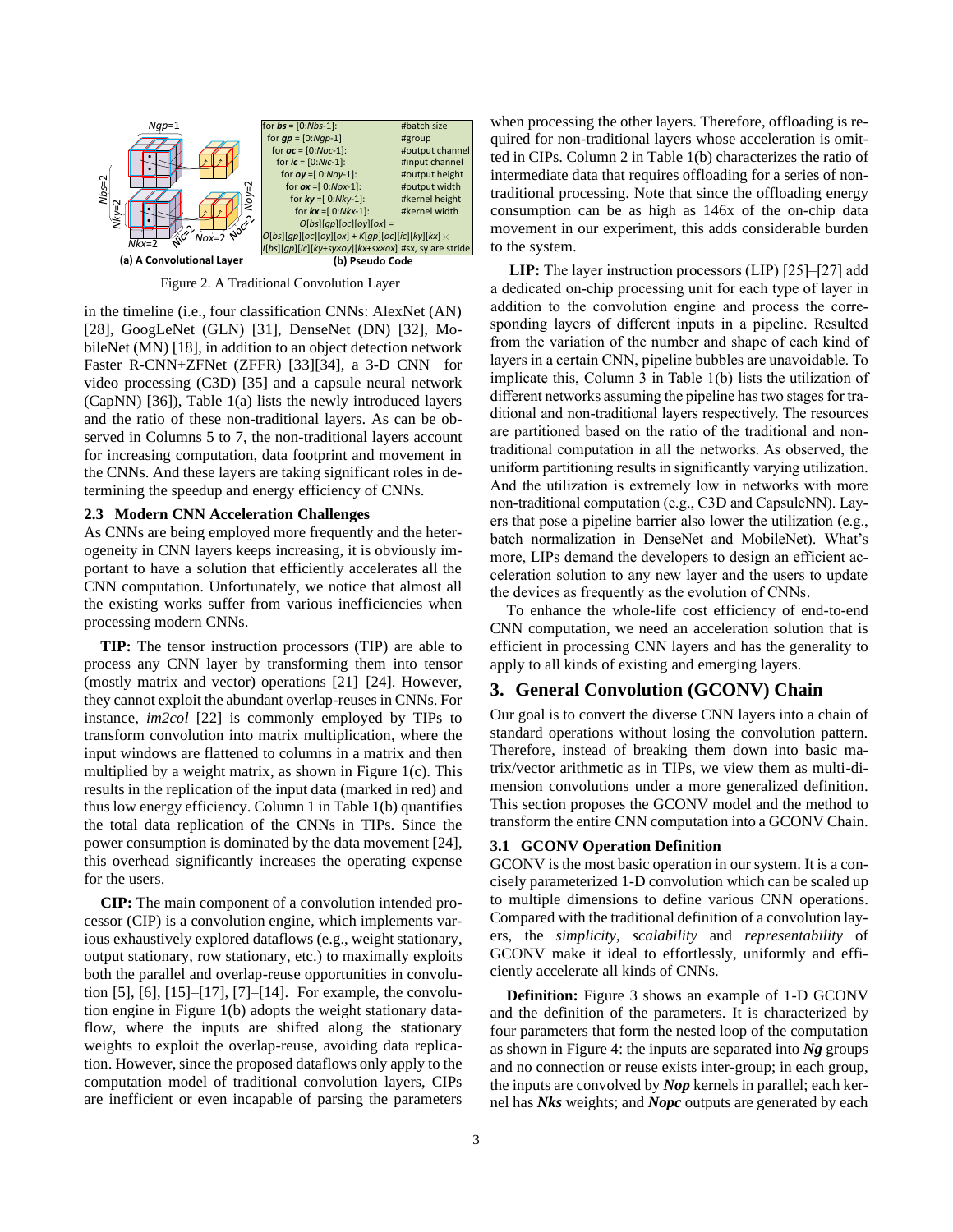



GCONV in H and W Dimensions

kernel. There are also two auxiliary parameters, i.e., *ps* for padding size and *s* for stride, as in the traditional convolution. The input size *Nipc* is not required since it can be derived as:

$$
Nips = (Nope + 1) \times s + Nks - 2ps \quad (1).
$$

**Simplicity:** Recall that the traditional convolution layer in Figure 2 has eight different parameters. The 1-D GCONV is relatively simple with only four. And these four parameters are necessary to preserve the data reuse patterns discussed in Section 2.1. Specifically, the input, kernel and output can be parallel-reused for *Nop*, *Nopc*, *Nks* times and the input can be overlap-reused by the outputs when *Nks* > *s*. In our system, if not explicitly denoted, the parameters take their default values as [*ps*: 0, *s*: 1, *Ng*: 1, *Nop*: 1, *Nks*: 1, *Nopc*: 1].

**Scalability:** This simple 1-D GCONV can be easily scaled up to multi-dimension GCONVs that are actually processed in the accelerators. The dimension of GCONV is determined by the dimension of the data in the network. For example, the convolution layer in Figure 2 manifests four dimensions: the mini-batch (*B*), channel (*C*), height (*H*) and width (**W**). The operation can be described as a 1-D GCONV in each dimension, as shown in Figure 5, where the traditional convolution parameters are replaced by the GCONV parameters. While the GCONV operations in dimensions *H* and *W* are natural, explanations are needed to understand the 1-D GCONVs in the other two dimensions, which might be counter-intuitive at first. Specifically, in dimension *C*, the kernels cover the entire inputs in parallel, which means the operation of each kernel can be viewed as a convolution with kernel size equal to the input size. As for dimension *B*, the same kernel is applied to all the samples in a mini-batch. This can be viewed as a kernel with one weight moving along the inputs by a stride of 1.

One benefit of replacing the 4-D integrated operation with the scaled-up 1-D GCONV is the outstanding scalability. Figure 4 lists the nested loop for multi-dimension GCONV. Note that the exact same four loops are duplicated (marked as red and blue) for each new dimension, so it is easily inferred that the 4-D GCONV is a nest of 16 loops. And we can remove the four loops in dimension *B* to model the real-time learning [37], duplicate four loops for time dimension in 3-D CNNs [38] or for vector dimension in Capsule Neural Networks [36], etc. Although the number of loops in theory seem huge,



Figure 5. GCONV Definition of the Convolution Layer in Figure 2

it can be pruned if a certain parameter takes its default value. Therefore, the GCONV model does not bring any overhead to the actual number of parameters or effectual loops, as illustrated in Figure 5. On the contrary, since all the dimensions are perfectly symmetric in terms of the computation and data reuse opportunities, it indeed shrinks our analysis and acceleration design space to just 1-D GCONV with only four loops.

**Representability:** Besides, the proposed model can further shrink the effort-taking study of all kinds of layers in both training and inference into a 1-D GCONV. In a comprehensive analysis, we find that all the layers in modern CNNs can be decomposed into a series of GCONV operations (an example will be given in Section 3.2). And it is future-proof because GCONV can always model a tensor operation by setting the kernel size equal to the input size.

We also notice that although the computation pattern of all the layers can be represented by the GCONV parameters, not all of them perform *multiply*-and-*add* operations. Therefore, GCONV operators are introduced aside from the parameters. The four operators of respectively define how the inputs are preprocessed (*pre*); how they are processed by the kernels (*main*); how the partial results within a kernel are reduced (*reduce*); and how the outputs are postprocessed (*post*). The *pre* or *post* operator applies the same processing (e.g. *multiply, and, square* or *LUT*) to each input and output when they are loaded into the convolution engine or sent back to the global buffer. The convolution engine convolves the inputs with the kernels and performs *main* operation (could be *square*, *multiply, and* or *add*) between inputs and kernel parameters (they are no longer named "weights" because the operation is not limited to *multiply*). Some connections in the convolution engine allow the *reduction* (could be *add* or *compare*) of partial results spatially or temporally. The operators are the same across all the dimensions in a GCONV operation.

Since GCONV does not modify the dataflow, almost all the existing CNN accelerators can support GCONV computation. The only modification required is that the accelerators, which only perform *multiply* and *add* in traditional convolution, should be equipped with more comprehensive functions for *main* and *reduce* operators. This only brings little overhead compared to the expensive dataflow implementation, as will be evaluated in Section 6.4. Note that we focus on the computation pattern of the CNN layers, so the optimization of the single operators is not within the scope of this paper.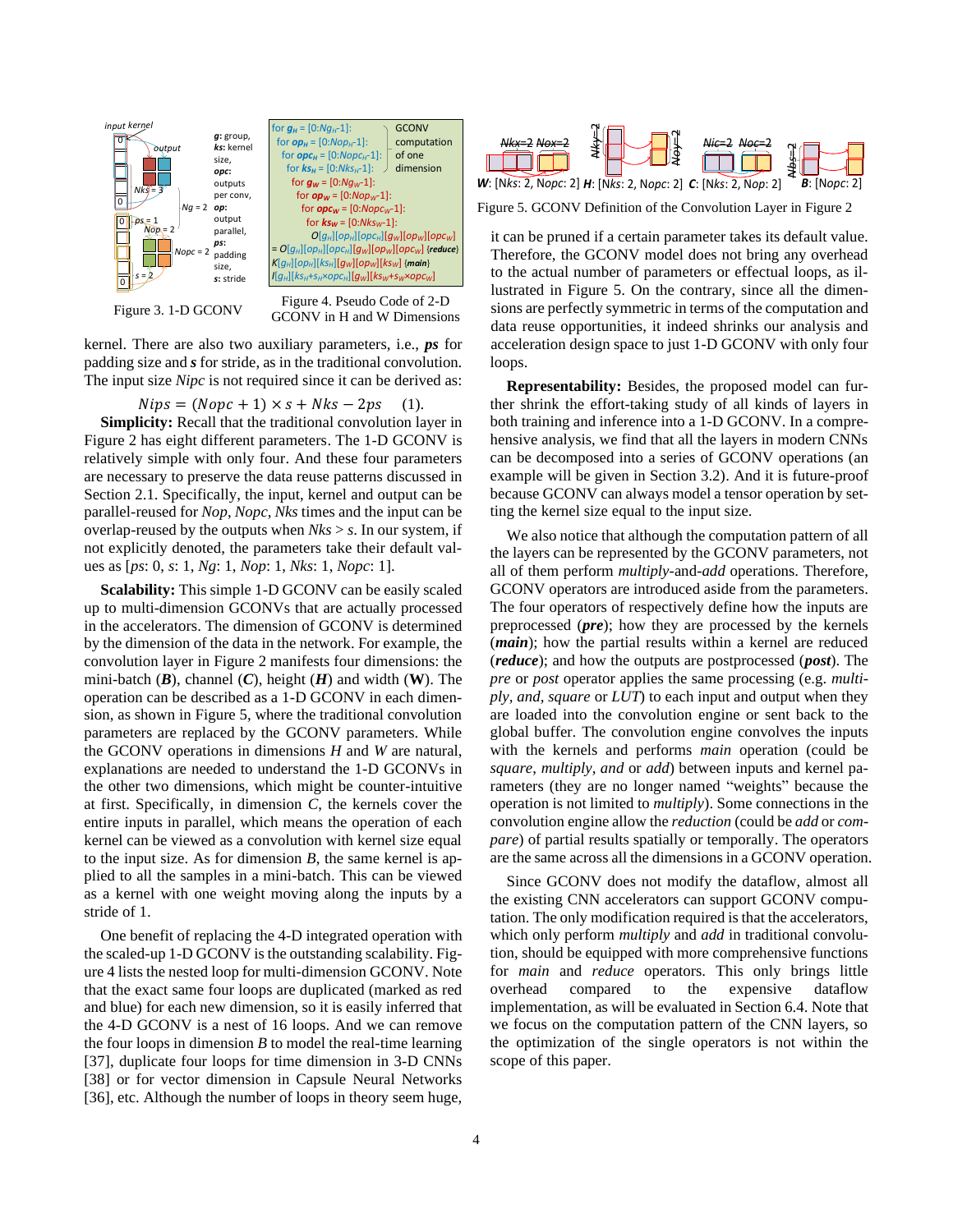Table 2. GCONVs for Batch Normalization Layer (*Nbs*: mini-batch size, *Nic*: number of input channels, *Noy*/*Nox*: number of outputs in the *H*/*W* dimension per channel, *I*/*O*: input/output of the layer,  $gl/gO$ : gradient of *I*/*O*,  $L(l-1)/(l+1)$ : the last/next layer)

| GCO             | <b>GCONV Parameters</b>                 |           |                                           |           | Input                        | Kernel     | <b>Operators</b> |          |             | Computation    |                                             |
|-----------------|-----------------------------------------|-----------|-------------------------------------------|-----------|------------------------------|------------|------------------|----------|-------------|----------------|---------------------------------------------|
| NV              | B                                       |           | н                                         | W         |                              | Param      | pre              |          | main reduce | post           |                                             |
| FP              |                                         |           |                                           |           |                              |            |                  |          |             |                |                                             |
| FP1             | [Nks: Nbs]                              |           | $[Nopc: Nic]$ $[Nopc: Nix]$ $[Nopc: Niy]$ |           | $L(l-1)$ _output             |            |                  |          | $^{+}$      | $\times$ 1/Nbs | $\mu = \sum I / Nbs$                        |
| FP <sub>2</sub> | [None:Nbs]                              | [Ng: Nic] | [Ng: Nix]                                 | [Ng: Niy] | $L(l-1)$ _output             | FP1_output |                  | -        |             |                | $t1 = I - \mu$                              |
| FP3             | [Nks: Nbs]                              |           | $[None: Nic]$ $[None: Nix]$ $[None: Niy]$ |           | FP2_output                   |            | $^{\wedge}2$     |          | $\pm$       | <b>LUT</b>     | $t2 = 1/\sqrt{\sum t1^2/Nbs + \varepsilon}$ |
| FP4             | [None: Nbs]                             | [Ng: Nic] | [Ng: Nix]                                 | [Ng: Niy] | FP2_output                   | FP3 output |                  | $\times$ |             |                | $0 = t1 \times t2$                          |
| ВP              |                                         |           |                                           |           |                              |            |                  |          |             |                |                                             |
| BP <sub>1</sub> | [Nks: Nbs]                              | [Ng: Nic] | [Ng: Nix]                                 | [Ng: Niy] | $L(l+1)$ gradient            | FP4_output |                  | $\times$ | $^{+}$      | $\times$ 1/Nbs | $t3 = \Sigma Q \times \frac{gQ}{Nbs}$       |
| BP2             | [None:Nbs]                              | [Ng: Nic] | [Ng: Nix]                                 | [Ng: Niv] | BP1 output                   | FP4 output |                  | $\times$ |             |                | $t4 = 0 \times t3$                          |
| BP3             | [Nks: Nbs]                              |           | $[None: Nic]$ $[None: Nix]$ $[None: Niy]$ |           | $L(l+1)$ gradient            |            |                  |          | $^{+}$      | $\times$ 1/Nbs | $t5 = \sum_{q} Q/Nbs$                       |
| BP4             | [None:Nbs]                              | [Ng: Nic] | [Ng: Nix]                                 | [Ng: Niy] | $L(l+1)$ gradient BP3 output |            |                  | -        |             |                | $t6 = g0 - t5$                              |
| BP <sub>5</sub> | [Ng: Nbs]                               |           | $[None: Nic]$ $[None: Nix]$ $[None: Niy]$ |           | BP4_output                   | BP2_output |                  | -        |             |                | $t7 = t6 - t4$                              |
| BP <sub>6</sub> | [None:Nbs]                              | [Ng: Nic] | [Ng: Nix]                                 | [Ng: Niv] | BP5 output                   | FP3 output |                  | $\times$ |             |                | $gl = t7 \times t2$                         |
|                 | and the contract of the contract of the |           |                                           |           |                              |            |                  |          |             |                |                                             |



Figure 6. GCONV Chain of the MobileNet Block in Figure 1(a)

#### **3.2 GCONV Chain Formation**

With a stack of different functional layers, the end-to-end CNN computation can be converted into a GCONV Chain based on the producer and consumer relations.

First, here is an example of how to transform the batch normalization (BN) layer in both forward (FP) and back (BP) propagation into a GCONV Chain. In FP, the outputs (*O*) are the normalization of the inputs (*I*) over the entire mini-batch:

$$
O_i^b = \frac{I_i^b - \mu_i}{\sqrt{\sigma^2_i + \varepsilon}} \quad (2),
$$

where *b* denotes the index in *B* dimension, *i* iterates in the *C*, *H*, *W* dimensions and  $\varepsilon$  is a small parameter.  $\mu_i$  and  $\sigma^2_i$  are the mean and variance of the mini-batch (the size is *Nbs*):

$$
\mu_{i} = \frac{\sum_{b=0}^{Nb-1} I_{i}^{b}}{Nbs} \quad (3),
$$

$$
\sigma^{2}_{i} = \frac{\sum_{b=0}^{Nb-1} (I_{i}^{b} - \mu_{i})^{2}}{Nbs} \quad (4).
$$

Table 2 and the GCONVs in bold in Figure 6 show the GCONV Chain of BN. The FP GCONVs are generated by analyzing the dependencies of Equations (2) to (4). Since both O and  $\sigma^2$  depend on  $\mu$ , the calculation of  $\mu$  is first appended to the chain (**FP1**), which is a reduction in the *B* dimension. Then  $(I - \mu)$  is calculated next **(FP2)** as a GCONV with no reduction but different kernel parameters for each data in *C*, *H*, *W* dimensions. After that, the calculations of  $\sigma^2$ and O are appended as **FP3** and **FP4** sequentially.

The BP of BN performs the following operation:

$$
\boldsymbol{gl}_i^b = \sum_{bb=0}^{bs-1} \frac{\partial o_i^{bb}}{\partial l_i^b} \boldsymbol{g} O_i^{bb}
$$

$$
= (gO_i^b - \underbrace{\sum_{bbb=0}^{bs-1} \frac{gO_i^{bb}}{bs}}_{BP3} - O_i^n \underbrace{\sum_{bb=0}^{bs-1} \frac{O_i^{bb}gO_i^{bb}}{bs}}_{BP1}}_{BP2} / \sqrt{\sigma_i^2 + \varepsilon} \quad (5),
$$

which is similarly decomposed into six GCONVs. The GCONVs of other layers can also be derived in this way.

Then based on the inter-layer dependencies, we can establish the chain for the entire CNN. Figure 6 illustrates the conversion of the block in Figure 1(a) to a GCONV Chain. Like CISC instructions, the original block contains a pile of diverse layers, each requiring complicated customized analysis and optimization. Cleverly, our proposed technique works as a "*micro code*" layer that translates them into a chain composed of only GCONV operations. It might be noticed that the code density increases in Figure 6. To this end, we will introduce an operation fusion technique in Section 4.3.

# **4. GCONV Chain Acceleration**

As shown in Figure 6, the generalization approach proposed in Sections 3 allows diverse operations in CNNs to be converted into a chain of standard GCONV operations. This way, the acceleration is no longer layer-specific. Instead, the entire CNN acceleration can be uniformly and systematically achieved by studying the acceleration of a single GCONV operation (Section 4.1) and optimizing the interaction between operations on the chain (Section 4.3).

#### **4.1 Mapping a Single GCONV Operation**

To accelerate the GCONV, we need to perform more computation in parallel while increasing the data reuse, which is realized by unrolling and exchanging the order of the nested loop in Figure 4. The loops can be unrolled both spatially and temporally in an accelerator. Different accelerators have different spatial dimensions to unroll the computation and different memory structures for temporary data storage. Here we build an example on Eyeriss [5], one of the most complicated and self-contained CNN accelerators. The generality of the GCONV mapping will be discussed in Section 4.4.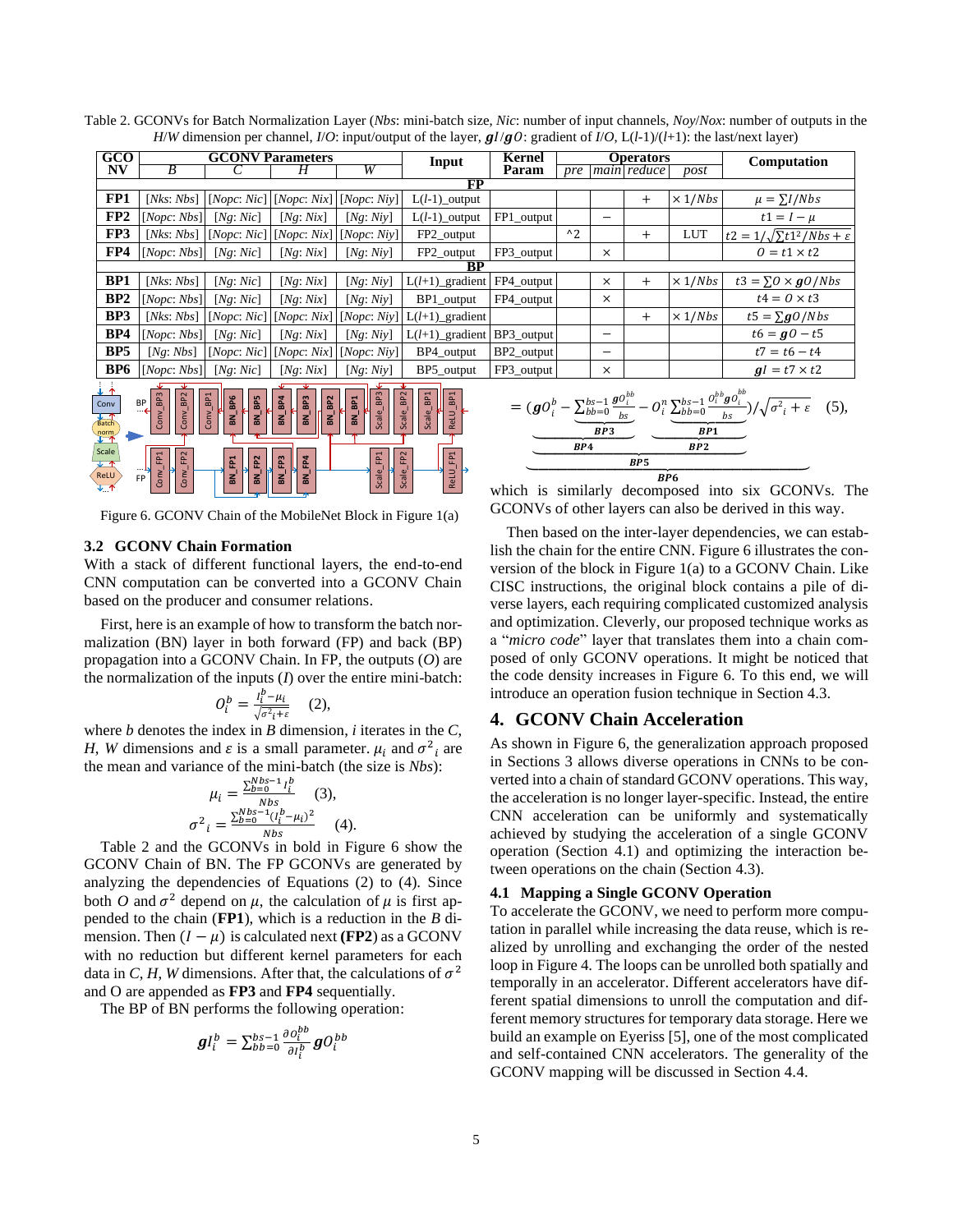

Figure 9. Example Unrolling Lists (Mini-batch Size is 32)

loops can be unrolled temporally so that each PE can reuse the data or *reduce* the partial results locally in LS.

Like many accelerators proposed for convolution layers, the original work of Eyeriss provides overlap-reuse primitives for *W* and *H* dimensions (i.e., row-stationary). As shown in Figure 8(a), Loop[*W*][*ks*] is unrolled temporally followed by Loop[*W*][*opc*]. This enables the local scratchpads to load only *s* instead of *ks* new inputs each time. In addition, Loop[*H*][*ks*] and Loop[*H*][*opc*] are unrolled in *py* and *px* respectively (Figure 8(b)). This way, the inputs can be shared diagonally in the PE array. In GCONV, these speciallydesigned primitives will be allocated to any dimension with overlap-reuse instead of being dedicated to *W* or *H*.

**Mapping algorithm:** The algorithm for GCONV mapping in Eyeriss is listed in Algorithm 1. The **main** function is a procedure to append unrolling entries to two unrolling lists, i.e., spatial and temporal, until all the loops are unrolled. Each entry in the lists is [*p*, *d*, *uf*], indicating the unrolling factor of parameter  $p$  in dimension  $d$  (Loop[ $d$ ][ $p$ ]). The **unrolling** function determines the unrolling factor of an entry by considering the remaining iterations of the loop and the related PE or LS resources (Lines 2 to 4). Here, we explain Algorithm 1 with example mapping results of three different types of layers in Figure 9, i.e., (a) convolution, (b) batch normalization, (c) local response normalization. Since there are two spatial dimensions, a pointer (*pyt*) is used to point to the tail of the unrolling entries in *py*. Similarly in the temporal unrolling list, three pointers, *ilst*, *olst* and *klst*, point to the last temporal unrolling entries that enable data reuse in ILS, OLS and KLS respectively.

First, to avoid the waste of overlap-reuse primitives, we search for dimensions with overlap-reuse opportunities and unroll *ks* and *opc* in these dimensions in the overlap-reuse primitives (Lines 7 to 13 in Algorithm 1). Note the spatial list is filled before temporal list to maximize parallelism  $(1)(2)$ ,  $(3)(4)$  in Figure 9). When performing spatial unrolling, the resources in Lines 2 and 4 are simply the PEs. For temporal



**Accelerator structure:** Figure 7 shows the on-chip struc-Accelerator structure: Figure 7 shows the on-cmp structure of Eyeriss. For neatness, we focus on the abstracted spatial and temporal unrolling dimensions while omitting the other implementation details that do not affect the GCONV mapping. It contains a  $py \times px$  PE array and a global buffer which communicates with the PEs via broadcasting. Each PE consists of a *main* and *reduce* (multiply and add in the original work) unit in addition to three local scratchpads for inputs (ILS), kernel parameters (KLS) and outputs (OLS) to reduce global buffer access.

First, the loops can be spatially unrolled vertically (*py*) or horizontally (*px*) in the PE array. The spatial unrolling determines the parallelization of the computation and the spatial data reuse. The input and kernel parameter parallel-reuses are enabled both horizontally and vertically. The partial results can only be *reduce*d (i.e. output parallel-reuse) vertically thanks to the forwarding links between the rows. Second, the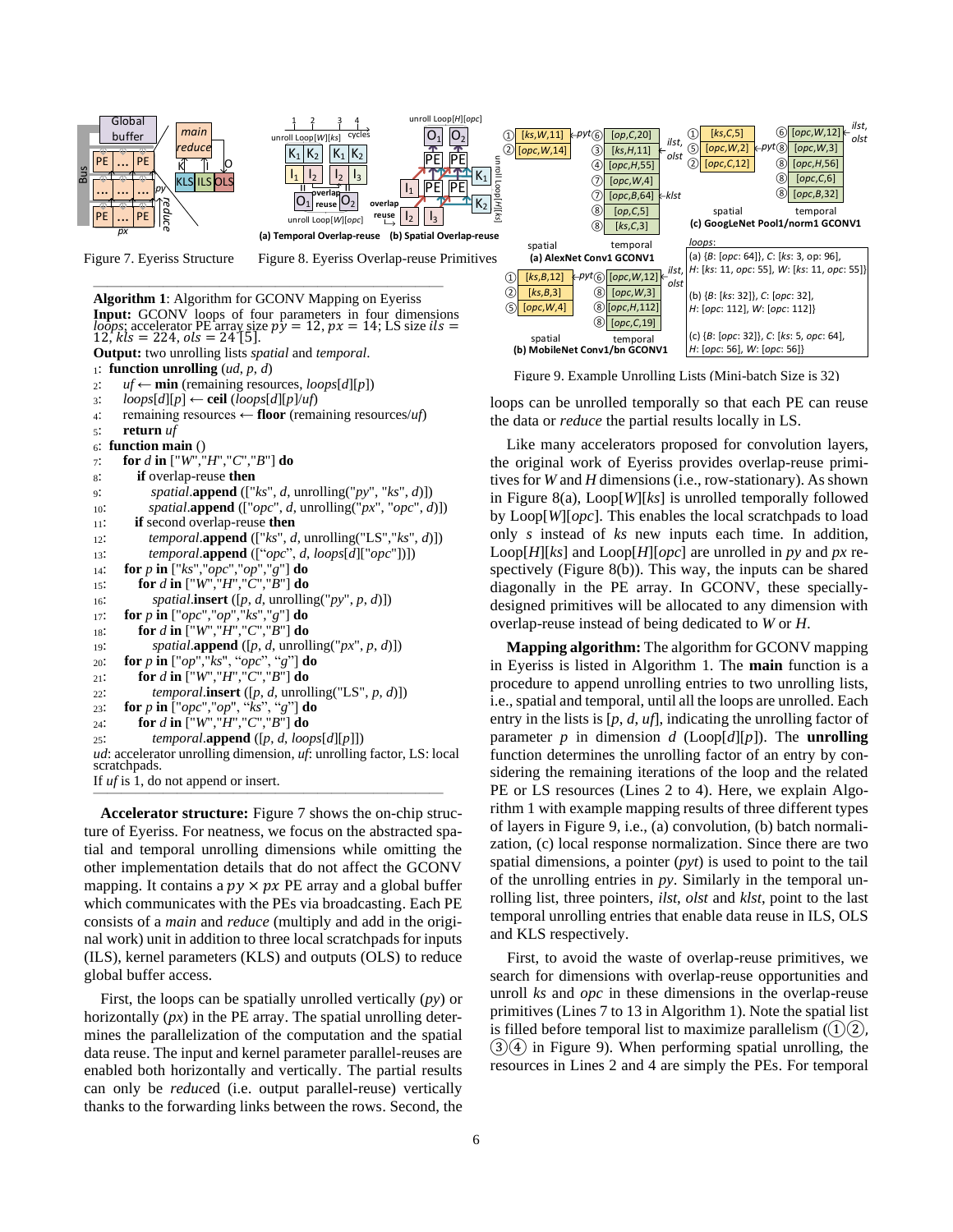Table 3. Data Movement for GCONV

| Data Type 1                 | <b>Reuse</b>  | <b>Data Movement</b>                                               |
|-----------------------------|---------------|--------------------------------------------------------------------|
| input                       |               | $\prod Pop_d   \prod (Pg_d \times (Pks_d+Ps_d \times (Popc_d-1)))$ |
| kernel param $\prod Popc_d$ |               | $\prod (P g_d \times Pop_d \times P k s_d)$                        |
| output                      | $\Pi P k s_d$ | $\prod (P g_d \times Pop_d \times Pop_{d})$                        |

unrolling, the entailed LS resources are determined by the amount of data of the unrolled tile, which will be discussed in Section 4.2.

After the overlap-reuse primitives, we further fill the spatial unrolling dimensions (Lines 14 to 19) if there are still spare PEs  $(5)$ . It is important to allow the loops that need a certain function to fill the unrolling dimension with that function first. In Eyeriss, *ks* is first unrolled in *py* to exploit the *reduce* function and *opc* and *op* are first unrolled in *px* to exploit the output bandwidth.

Then the loops are unrolled temporally to fill the local scratchpads to increase data reuses (Lines 20 to 22, unrolling entries (6)). Here, *op* is first unrolled to reuse the inputs. When a local scratchpad (e.g., *kls*) is full, the loops that reuse this kind of data can still be appended (e.g.,  $(7)$ ).

When all the resources are exploited, the remaining loops are simply appended (Lines  $23$  to  $25$ , unrolling entries  $(8)$ ). Note that *g* is always unrolled the last because it never manifests any special function or data reuse.

#### **4.2 Modeling the Performance of GCONV Mapping**

To help choosing and evaluating the mapping strategies, this section builds a concise model on how the GCONV mapping results affect the performance and total data movement.

**Computation cycles:** The total cycles to complete a GCONV can be derived from the spatial unrolling as:

$$
Cyc = \prod_{d \in \{B, C, H, W\}} \prod_{p \in \{ks, opc, op, g\}} \text{ceil}(\frac{Np_d}{SP\_Ppq}) \quad (6),
$$
  
where  $Pp_d$  refers to the unrolling factor of parameter p in di-

mension *d* and *SP* means the unrolling in spatial list.

**Data movement:** The total amount of data for a series of unrollings is related to the data reuse opportunities discussed in Section 3.1. As listed in Table 3, the amounts of inputs, kernel parameters and outputs are independent of *Pop*, *Popc* and *Pks* respectively because of the parallel-reuses. The relation between the input data and *Popc* can be derived using Equation (1), which takes the overlap-reuse into consideration. The total required data is the product of that in all the dimensions.

Therefore, the amount of kernel parameters required by a series of temporal unrollings for each PE can be derived as:

 $TP\_K = \prod_{d \in \{B,C,H,W\}} (TP\_Pg_d \times TP\_Pop_d \times TP\_Pks_d)$  (7), where *TP* means unrolling in the temporal list. When the required amount of kernel parameters exceeds the capacity of KLS (e.g., the last loop that *klst* points to in Figure 9), a data movement occurs to load new data to KLS. Therefore, the number of KLS data movements can be derived as:

$$
\#KM = \prod_{d \in \{B,C,H,W\}} \prod_{p \in \{ks, opc, op,g\}} out\_klst\_TP\_Pp_d
$$
 (8),



Figure 10. An Example of Unrolling Loop Exchange

where *out\_klst\_TP* refers to loops outside the *klst*. Similar to Equation (7), the total kernel parameters required by all the working PEs for each cycle is:

 $SP_{\perp}K = \prod_{d \in \{B,C,H,W\}} (SP_{\perp}Pg_d \times SP_{\perp}Pop_d \times SP_{\perp}Pks_d)$  (9). Based on Equations (7) to (9), the data movement of KLS is:

 $kls\_movement = #KM \times SP_K \times in_klst\_TP_K$  (10).

The data movement of inputs and outputs and the lowerlevel memory (e.g., global buffer, off-chip DRAM) can be derived similarly.

#### **4.3 Extending to GCONV Chain Acceleration**

Besides the algorithm to map a single GCONV operation to a given accelerator, our system also includes two chain optimizations to overcome the challenges to efficiently accelerate the entire GCONV Chain.

**Consistent mapping:** The sharing of global buffer requires the consumer to load the intermediate data in the format stored by the producer. For example, in Eyeriss, outputs unrolled in  $px$  ( $O_1$  and  $O_2$  in Figure 8(b)) are generated in parallel and can be collected at the same time while the inputs unrolled temporally  $(I_1 \text{ and } I_2 \text{ in Figure 8(a)})$  can be loaded into the local scratchpads in parallel through the data bus. Therefore, the inner *opc*/*op*/*g* loops in *px* unrolling of the producer determine the storage format of intermediate data while the inner *ks*/*opc*/*g* loops of the consumer's temporal unrolling determine the optimal loading format. An inconsistent mapping example is illustrated in Figure 10. Based on the mapping of the producer (e.g., DenseNet ReLU1 GCONV1) in Figure 10(a), the buffering format for the intermediate data is shown in Figure  $10(c)$ . However, the mapping of the consumer (e.g., DenseNet Convolution2 GCONV1) in Figure 10(b) requires loading the inputs in the format in Figure 10(d), which is not consistent to that in (c).

In GCONV Chain, the intermediate data format inconsistency can be simply solved by loop exchange. For instance, in Figure 10(b), if the unrollings [*ks*, *C*, 4] and [*ks*, *W*, 3] are exchanged, the inputs of the consumer can then be loaded in the format in Figure 10(e). With the original unrolling, only one input is loaded into ILS per cycle. After the exchange, at least three inputs (determined by the unrolling factor and the width of the buffer) can be loaded in parallel. In practice, we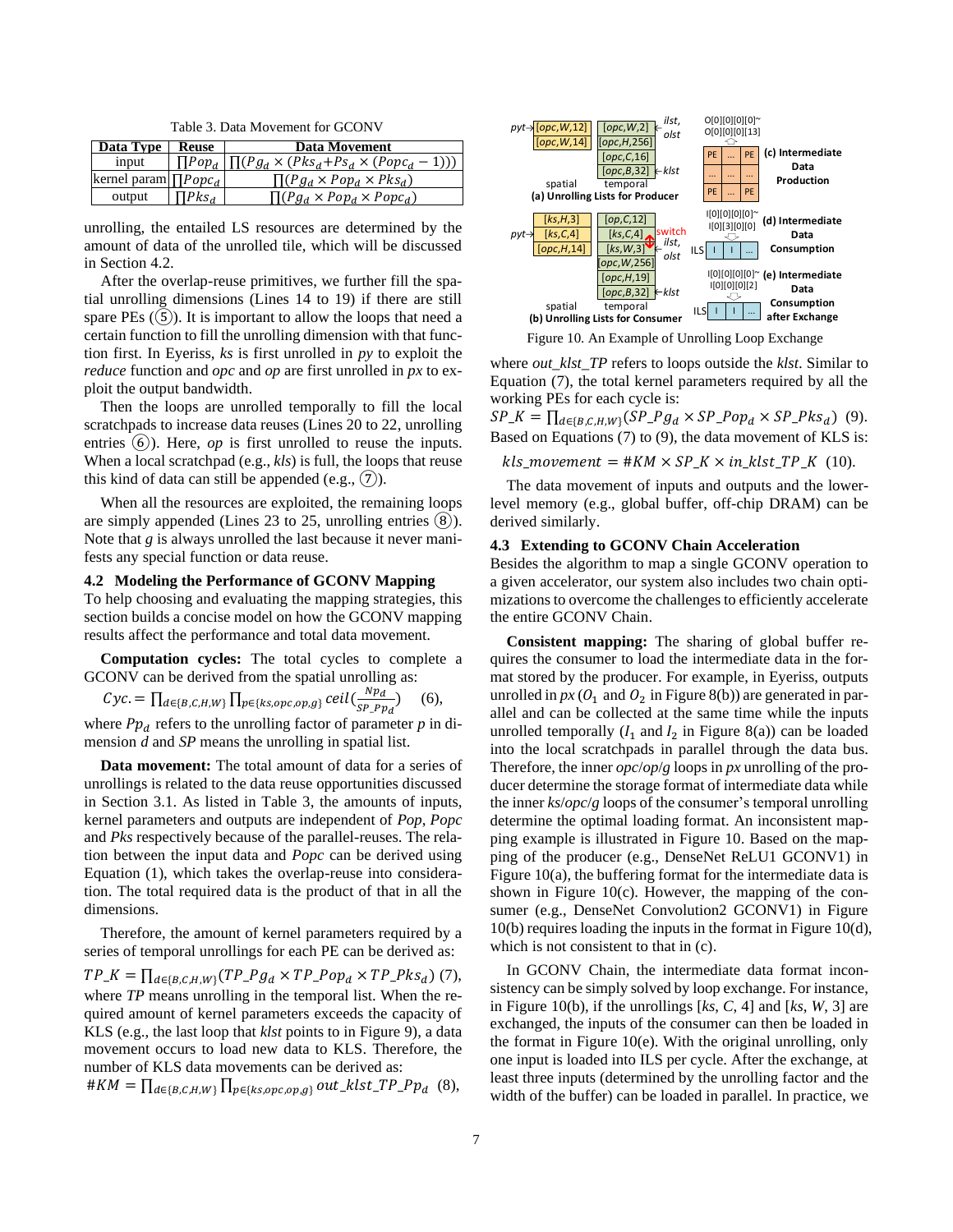

Figure 11. An Overview of GCONV Chain Implementation

also consider exchange of temporal and spatial unrollings of the same parameter as well as unrollings with different parameters in the same unrolling dimension. Additionally, if there are no appropriate ones in the consumer, we check exchange opportunities in the producer. Note that the unrolling loop exchange does not affect the performance or data movement based on Equations (6) and (10) but significantly reduces the loading time for the consumer. In our experiments, this reduces the data loading latency by up to 3.9x compared to the baseline.

**Operation fusion:** Operation fusion is commonly adopted to reduce the movement of intermediate data and to fully exploit the memory bandwidth [39][40]. In GCONV Chain, we also notice an imbalance among the operations in terms of the data/computation ratio. This results in low performance of certain GCONVs with a bottleneck in data loading. Therefore, we apply operation fusion by fusing the GCONVs with no *reduce* operator into the *pre*, *post* or *main* operators of their consumer or producer. For example, GCONV FP2 in Table 2 can be processed as the *post* of FP1 or *pre* of FP3 and FP4. Since the outputs only need to be processed once, fusing to the *post* operator is preferred. After fusion, the *pre* and *post* operators may have more than one parameter and the parameters can be reused in different dimensions. Therefore, to minimize the parameter loading overhead, the consistent mapping also takes the unrolling consistency with the *pre*/*post* operator into consideration.

The operation fusion technique reduces the length of GCONV Chain by up to 30%. It also reduces the total input movement cost by up to 63%. However, due to the *pre*/*post* parameter loading, the kernel parameter movement of the global buffer has increased. On average, operation fusion improves the performance by 1.1x and decreases the data movement energy by 1.3x.

#### **4.4 Generalizing to Other Accelerators**

Although the GCONV Chain acceleration method proposed is exemplified by Eyeriss, it easily generalizes to other CNN accelerators. The performance analysis in Section 4.2 intrinsically applies to all the cases. Therefore, the exact mapping algorithm of a random accelerator only relies on its specific structure for unrolling. In our exploration, all the accelerators manifest both the spatial and temporal unrolling dimensions. The difference lies in the number and functions of the spatial dimensions as well as the capacity and hierarchy of the memory. Among the evaluated accelerators in Table 4, [17][26] possess two spatial dimensions, one with input parallel-reuse and the other with *reduce* but no overlap-reuse; [25] has two spatial dimensions with one for overlap-reuse; and the only spatial dimension in the subsystem of [6] can exploit *reduce* and overlap-reuse at the same time. In terms of memory, most accelerators adopt two-level on-chip storage. For those accelerators with no local scratchpads (e.g. [21]), the sizes of the local scratchpads can be set to 1. In some accelerators, only a certain data type has a local memory (e.g., the input pool in [6]).

Despite the variance in the structure of the accelerators, the underlying mapping philosophy, i.e., to first occupy the spatial dimensions and the special functions to maximize the performance and data reuse, remains the same. In the evaluation, we follow the mapping strategies provided in the original works of the baselines, which just slightly changes the priority of the parameters in Lines 7 to 22 of Algorithm 1 in section 4.1. The two chain optimizations in Section 4.3 do not rely on a certain accelerator either. For a given structure, we just need to recognize the output and input format determining dimensions to guarantee that the inner loops in these two dimensions are consistent.

# **5. GCONV Chain Implementation**

To apply GCONV Chain to an existing accelerator, necessary supports are inserted into the computation stack.

First, we implement a compiler that automatically transforms a neural network into a GCONV Chain and then performs optimizations and mapping based on the given accelerator structure. Our compiler is implemented in Python and all the networks and hyperparameters are extracted from Caffe [41] through the Pycaffe interface. For all the CNNs and accelerators, it takes an average of 0.024 seconds to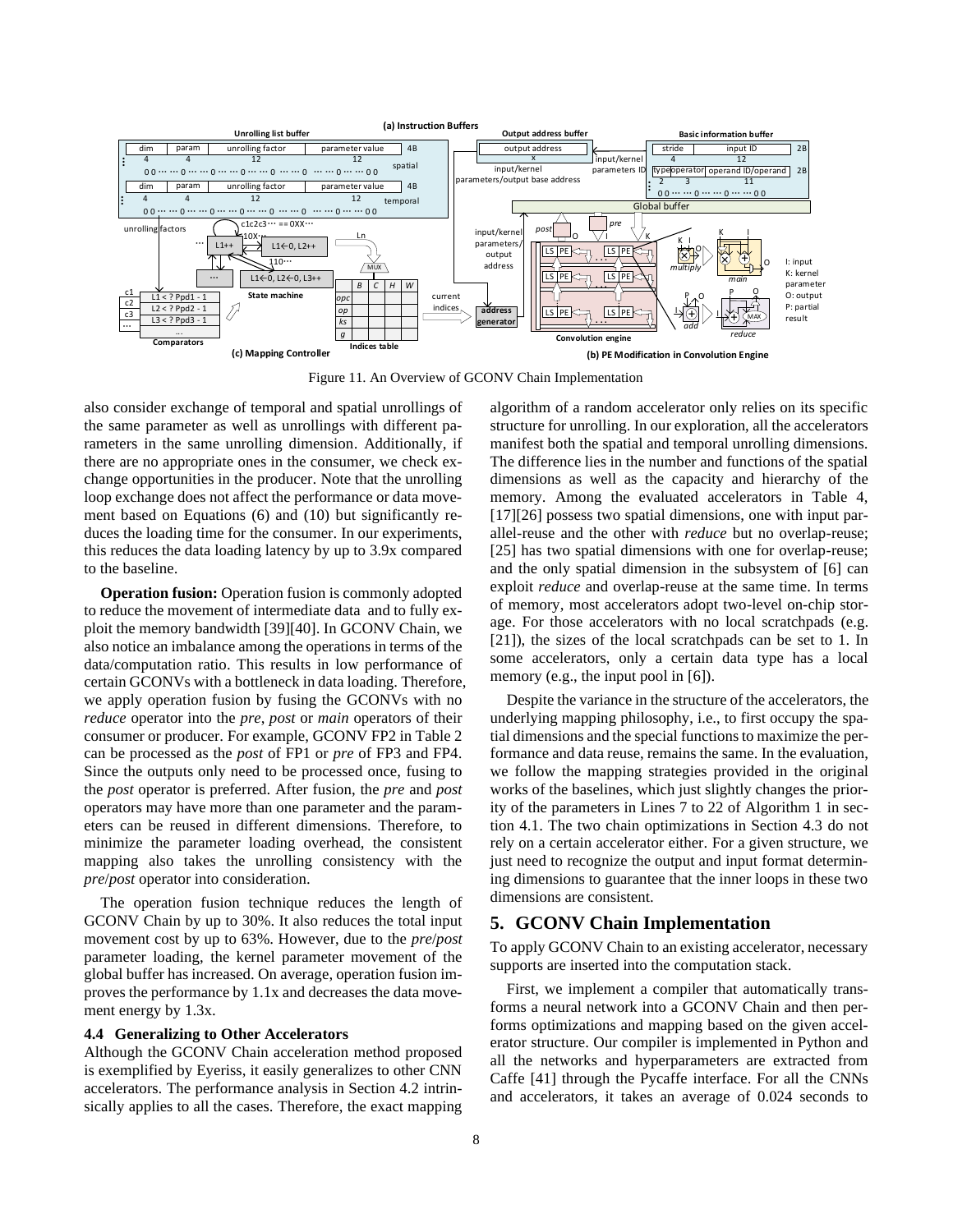| <b>Category</b> | Accelerator                        | Configuration                | <b>PEs</b> | <b>Local Storage</b>                                                                                                                    | <b>Global Buffer</b>        | <b>Bandwidth</b>                                                                                                                                                                      |
|-----------------|------------------------------------|------------------------------|------------|-----------------------------------------------------------------------------------------------------------------------------------------|-----------------------------|---------------------------------------------------------------------------------------------------------------------------------------------------------------------------------------|
| <b>TIP</b>      | <b>TPU</b> [21]                    |                              |            | $\begin{bmatrix} 64 & \text{rows} & 64 & \text{col} \\ \text{ums} & 4096 & \text{PE} & \text{KLS:1 per PE} \end{bmatrix}$ PE, OLS:1 per | I & O: $1.5MBK$ :<br>0.25MB | I: 64, O: 64, K: 11                                                                                                                                                                   |
| <b>LIP</b>      | <b>DNNWeaver</b><br>(DNNW) [25] PU |                              |            | $\frac{114 \text{ PUs}, 74 \text{ PEs per}}{1036 \text{ P.E}, \text{ KLS}: 1 \text{ per PL}}$<br>PU                                     | PE, K: 8.5kB per PU per PU  | I & O & K: 8.5 kB per I & O & K: 1 for 2 PEs, K: 1                                                                                                                                    |
| CIP             | Eyeriss (ER)<br>151                | $12$ rows, $14$ col-<br>umns | 168        | ILS: 12 per PE, OLS: 24 per I & O: 100kB, K: 8kB I: 1, O: 4, K: 4<br>PE, KLS: 224 per PE                                                |                             |                                                                                                                                                                                       |
| CIP             |                                    |                              |            |                                                                                                                                         |                             | EagerPruning 4 subsystems, 512 2048 ILS: 64 per subsystem, OLS: II: 1.5MB, O: 1.5MB, II: 32 per subsystem, O: 32 per (EP) [6] PEs per subsystem 2048 I per PE, KLS: 1 per PE K: 1.5MB |
| <b>CIP</b>      | <b>NLR [7]</b>                     | $Tm = 64$ , $Tn = 7$         | 448        | ILS: 1 per Tn, OLS: 1 per $\frac{1}{2}$ & K: 1.5MB, O: $\frac{1}{2}$ & K: 7, 0:64<br>Tm, KLS: 1 per PE                                  | 0.75MB                      |                                                                                                                                                                                       |

Table 4. GCONV Chain Implementation Configurations

transform and auto-map one layer. This generates a list of GCONV instructions, which are executed by the GCONVaugmented accelerator shown in Figure 11.

Figure 11(a) shows the instructions of a GCONV operation. There are three instruction buffers in the system. The basic information buffer stores the stride, operators, input and kernel parameter producer IDs. Considering that some GCONVs do not have *pre*, *main*, *reduce* or *post* operators, the first field of the operator instruction is utilized to indicate the operator type. An all-zero entry delimits the basic information of the GCONVs. For the unrolling list buffer, the first three fields are the unrolling dimension, parameter and unrolling factor respectively, as in Figure 9, while the last field indicates the argument of the parameter. If the parameter is unrolled more than once, the argument is the sum of all the entries that unroll the same parameter. The unrolling lists in different unrolling dimensions for the GCONVs are also delimited by an all-zero entry. The last instruction buffer stores the address of the output generated by each GCONV, the width of which is determined by the size of the data buffer.

The accelerator is equipped with a set of registers to buffer the stride, parameters, operators and unrolling lists. In the setup stage of each GCONV, one instruction entry is read from the basic information and unrolling list buffers in each cycle. The decoder translates the instructions dictated by a state machine. During the process, the last entry (e.g. *pyt*, *ilst*) of each dimension and the arguments of the parameters are generated while decoding the unrolling lists. The addresses of input and operands for the operations are derived by indexing the IDs in the output address buffer and the output address is allocated in run-time based on the current data buffer occupation and the size of the output. To eliminate the possible delay, instruction loading and decoding are overlapped with the processing of the previous GCONV.

As mentioned in Section 3.1, GCONV does not change the inherent connections in the convolution engine. The only modification is to replace the original *multiply* and *add* functions with comprehensive *main* and *reduce* functions, as shown in Figure 11(b). During GCONV processing, the loop iterations are carried out by a state machine, as shown in Figure 11(c). Since the unrolling lists are not fixed, it is impossible to use a predefined state machine. Instead, the transition conditions are set as the results of comparison between the unrolling factors and the counters. A 16:1 MUX is adopted to increase the index of the corresponding parameter. The address generator generates the offset of the data based on the index and data storage format. Then the data loading module loads the data and feeds them to the PEs through the data bus.

# **6. Evaluation**

#### **6.1 Baselines and Benchmarks**

For a comprehensive evaluation, we include all three types of CNN accelerators discussed in Section 2.3 which are listed in Table 4. Most of the baseline cases adopt the dataflow and the PE and memory configurations as in the original works [21][22][26]. Note that we perform dense computation on EP to focus on the hardware acceleration. TPU is proposed as a datacenter-level design, so we scale down its basic block in [21] by  $4\times4$  to match the other accelerators. DNNW generates a customized accelerator for each CNN. We adopt the configuration of AlexNet, the only benchmark we share, on the moderate FPGA Altera Stratix V SGSD5 in [25]. For GCONV Chain implementation, all the layers are converted into GCONV operations and auto-mapped to the convolution engine (or matrix functional units in TIPs) of the accelerators. Considering that the LIP baseline allocates computation resources to some other dedicated functional units, which will be idle in GCONV Chain processing, the convolution engine of the GCONV Chain implementation is scaled up so that they have the same number of PEs and total available bandwidth as the baselines. Columns 3-7 of Table 4 summarize the GCONV Chain configurations of the accelerators.

For the benchmarks, we evaluate the seven CNNs in Table 1(a). Note that ZFFR, CapNN and C3D are not evaluated on baseline DNNW and C3D is not evaluated on all the CIP baselines since on-chip acceleration of the functional layers in these networks is unclear in the original papers. In the experiment, we focus on the training of CNNs, which includes the computation in inference and provides more insights.

#### **6.2 Methodologies**

To demonstrate the three benefits brought by GCONV Chain discussed in Section 1, we study the speedup, overhead, energy efficiency and whole-life cost of GCONV Chain. Specifically, Section 6.3 evaluates the speedup of GCONV Chain over baselines to show that it can apply to any accelerator. Sections 6.5 and 6.6 compare the energy efficiency of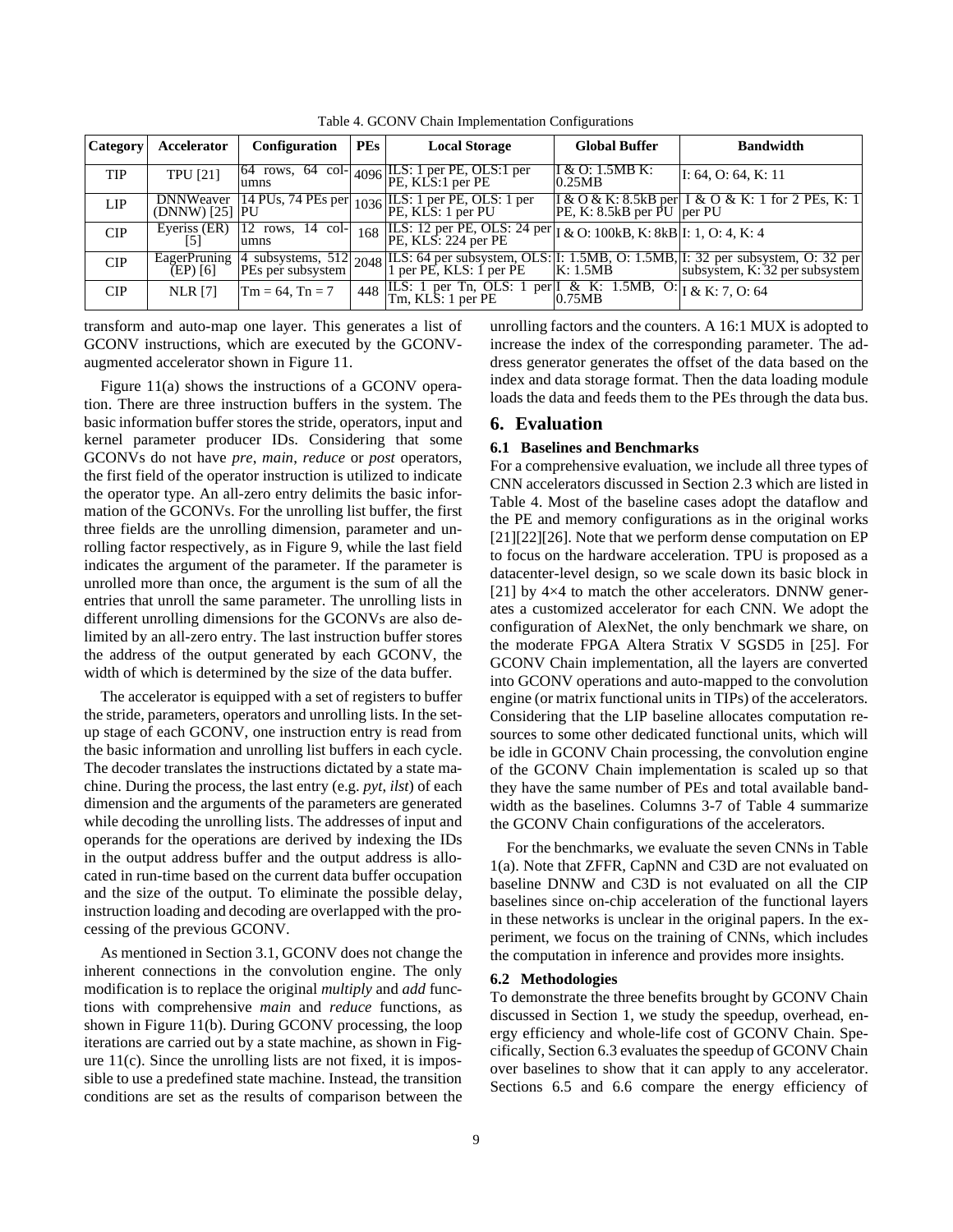

GCONV Chain-armed CIPs with TIPs and LIPs to show its potential in low-cost CNN acceleration.

We develop a simulator to evaluate the performance and data movement based on the model proposed in Section 4.2, which is validated on a cycle-accurate basis. To get the area and energy estimation, we prototype the accelerators and synthesize the RTL using Synopsys Design Compiler and simulate the memory with CACTI [42].

All the accelerators run at 700MHz. For the baselines, the operations of all the layers are processed on-chip in TIPs and LIPs while in CIPs, only the traditional layers mentioned in Section 2.1 are processed on-chip while the other layers are offloaded to an ARM A53 CPU through PCIe 4.0. For computations allocated to different functional units or the host, they are processed in a pipeline to keep the maximal resources busy.

#### **6.3 Speedup**

The end-to-end speedup brought by GCONV Chain comes from two aspects: (1) it eliminates the inefficiencies of the baselines in terms of processing the non-traditional layers; (2) for the most computation-intensive convolution layers, GCONV Chain can still improve the performance thanks to its flexible mapping.

To implicate the inefficiencies of the baselines, Figure 12 first shows the latency breakdown of them. Among the baseline accelerators, TPU and DNNW suffer from pipeline bubbles with considerable time only running either the traditional or non-traditional layers (computation-traditional or computation-non-traditional in Figure 12). The runtime that all the components are busy (all-busy) only accounts for 31% and 2% in TPU and DNNW respectively. The utilization is higher in TPU because it accelerates fine-grained tensor operations while the instructions in DNNW are more complex. EP suffers the most from the offloading (43% of runtime on average) because it has the highest on-chip performance. While ER and NLR can overlap the offloading by computation to some extent, the offloading power is not negligible as will be shown in Figure 18. In terms of each CNN, the offloading latency is more severe in recent CNNs with more non-traditional layers (e.g., DN, MN). However, CNNs with non-traditional layers highly concatenated (e.g., ZFFR, C3D, CapNN) suffer less from offloading.

Figure 13 shows the speedup of the convolution layers to demonstrate the effectiveness of GCONV mapping. In all the cases, the performance of GCONV Chain is no worse than the baselines. In MN, where the feature maps unrolling in the baselines is useless for depthwise convolution, the speedup is salient. GCONV Chain also significantly speeds up the convolution layers in baseline NLR, which only unrolls the input and output feature maps. The speedup over baseline TPU and ER are low because they explore flexible unrolling strategies. EP is similarly flexible as ER but the huge PE array makes the baseline mapping less effective. Fortunately, GCONV Chain manages to improve its performance.

When it comes to the end-to-end CNN acceleration including all the traditional and non-traditional layers, Figure 14 shows the speedup of GCONV Chain to the baselines. The results show that GCONV Chain speeds up the baselines by up to 8.2x and an average of 3.4x among all the accelerators. The speedup of DN and MN on DNNW and EP are high because their baselines suffer the most from the pipeline bubbles and offloading. The speedup of CapNN on ER and NLR is low because their on-chip computing power cannot compare to that of A53.

#### **6.4 Overhead**

We aim to compare the total cost of GCONV Chain-armed CIPs (GC-CIPs) with LIPs and TIPs, so this section focuses on the overheads brought by GCONV Chain to CIPs. Figure 15 compares the average code length of GC-CIPs with LIPs and TIPs. On average, GC-CIPs instructions are 5.8x longer than LIPs because LIPs have only one instruction for each layer. TIPs only process basic matrix or vector algorithms, so control operations are needed when the computation cannot be mapped to only one matrix/vector operation. In addition, they require load instructions while LIPs and GC-CIPs load data implicitly. Therefore, their code density is the worst (2.6x worse than GC-CIPs).

Figures 16 and 17 list the overhead of GCONV Chain in the area and the average power breakdown of Eyeriss. The storage overhead refers to the storage for the instruction buffers in Figure 11(a) and the compute overhead corresponds to the PE modification in Figure 11(b). The control overhead includes all the required signals in Figures  $11(a)(b)$  and the controller in Figure 11(c). In total, GCONV Chain brings 20% area and 19% power consumption overhead. This is acceptable considering the speedup and reduction in data movement.

# **6.5 Energy Efficiency**

In CNN accelerators, it is widely recognized that the data movement dominates the energy efficiency [24]. Figure 18 presents. The measurement includes the on-chip global buffer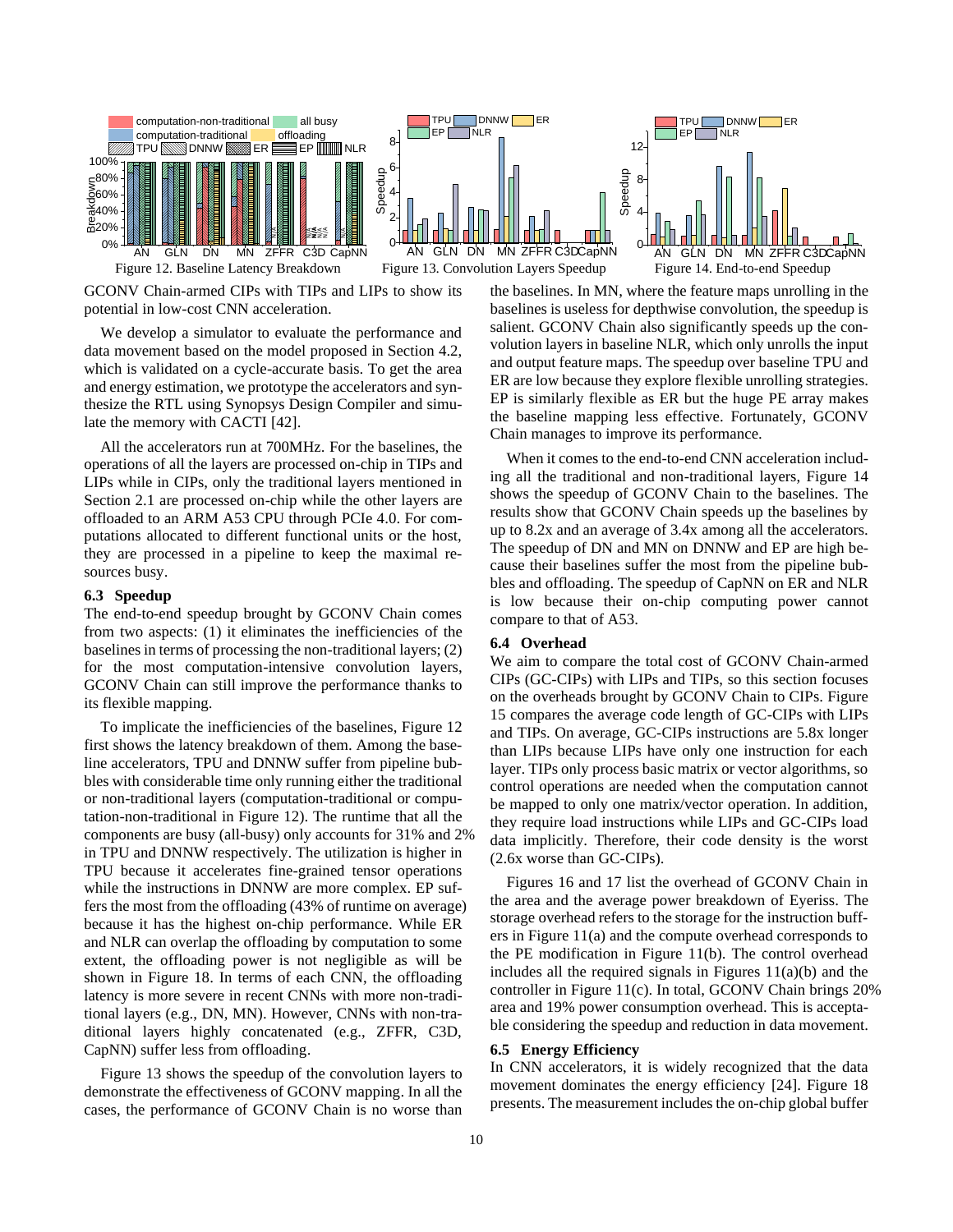

Figure 19. Energy Efficiency (Iso-Power Performance) Figure 20. Development Cost Figure 21. Total Cost of Ownership

movements and offloading and reloading related power normalized to the baseline of TPU. The off-chip data movement is not considered because GCONV Chain does not substantially affect the off-chip data access in our experiments. As shown, although the on-chip data movement reduction brought by GCONV Chain is not significant, it eliminates the costly offloading and reloading of non-traditional layers in CIPs. Compared with TIPs, GC-CIPs that explore more data reuses have the lowest data movement (16% and 22% in ER and EP). Note that NLR does not have low on-chip data movement because it does not exploit any overlap-reuse.

Figure 19 further shows the normalized overall energy efficiencies of the GC-CIPs, TIP, LIP and a state-of-the-art GPU, i.e., NVIDIA Tesla V100. Equipped with GCONV Chain, the CIP accelerators with overlap-reuse (i.e., ER and EP) overcome the inefficiency in the baselines (37.6x on average) and show a promising edge over TIP (up to 3.4x, 2.1x on average), LIP (up to 4.9x, 3.0x on average) and GPU (up to 7.6x, 4.5x on average).

# **6.6 Whole-life Cost**

Last but not the least, we compare the whole-life costs of TIP, LIP and GC-CIP. Figure 20 shows the development costs as a sum of hardware/software non-recurring expenses (NRE) and update costs. Based on the complexity level of the accelerator implementation, the hardware NRE of TIPs, GC-CIPs and LIPs are quoted as 152K, 165K and 220K USDs [43]. Then in each update, LIPs require 200K USDs on the new hardware design. The software NRE and update costs are calculated using the latest software engineer salary [44][45] and the lines of code in our prototype compiler. Although GC-CIPs consume more in the hardware than TIPs, the software development is cheaper due to the code generation complexity of TIPs. This gap widens as more updates are performed and 60K additional USDs are consumed for development of TIPs than GC-CIPs after ten updates.

Users who invest in the accelerators need to pay the capital expenses (CAPEX) for the device purchase and annual update and the utility as operating expenses (OPEX). Figure 21 shows the total costs of ownership for the ASIC version of the three types of accelerators as well as FPGA LIPs and GPUs, which are popular choices for CNN acceleration. The CAPEX of FPGA and the ASICs are scaled to meet the performance of GPU and the operating utility is calculated assuming the devices are always working at the average utility rate in US [46]. As observed, the GPU, FPGA and ASIC LIPs with high CAPEX [43][47][48] are not the best choices for pure CNN acceleration. Thanks to the high energy efficiency of convolution customized dataflows, GC-CIPs win the most whole-life efficient CNN accelerators by costing 45% less than TIPs after just three years and 65% less after ten years.

# **7. Related Work**

Besides the accelerators discussed in Section 2.3, there are several works trying to efficiently process the non-traditional computation in CNNs. [8] infuses the adder tree with pooling functions and [11] adds local response normalization layer support but the other layers are still left behind. [40] introduces a method to break down the batch normalization into two parts and fuse the computation to the next and last layers in the CNNs, which is orthogonal to our work and can be adopted when optimizing the GCONV Chain. [49] introduces batch size as a tunable parameter in CNN accelerators to make up for the lack of parallelism in traditional convolution acceleration but it does not systematically accelerate all the non-traditional layers. [39] is proposed to assist mapping neural networks defined in any framework to any hardware. However, it currently only supports matrix/vector operations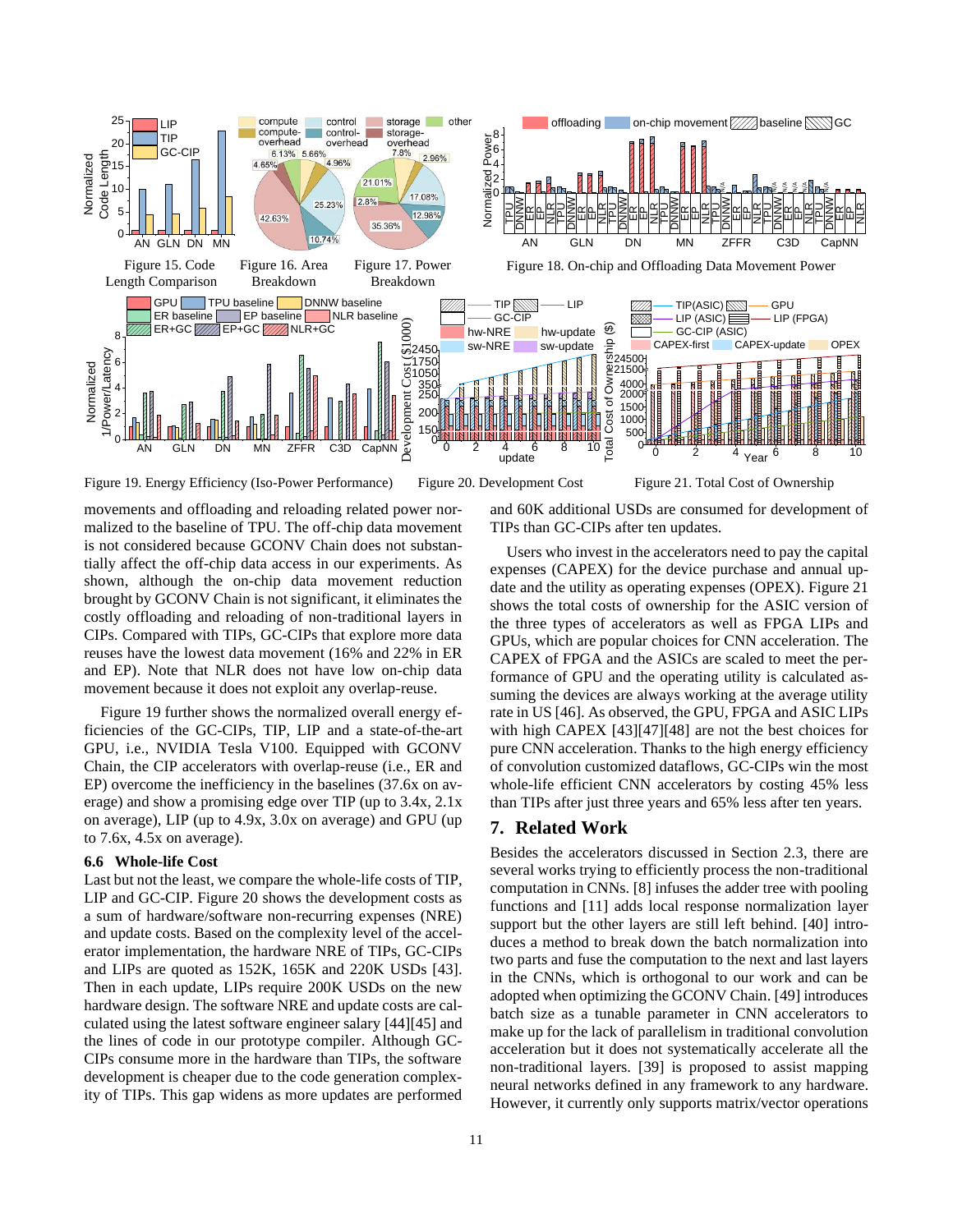and commercial general-purpose processors. [50][51] propose models to explore the mapping design space of convolution but they only focus on the convolution layers.

# **8. Conclusions**

This work aims to address an overlooked challenge: *the efficient and cost-effective acceleration of the diverse end-to-end CNN computation*. To exploit the reuse opportunities in CNNs and to avoid resource underutilization and costly upgrade brought by allocating dedicated hardware to the nontraditional layers, we propose to build a general convolution model and generalizing the diverse computations in CNNs into GCONV Chain. By generalization, the end-to-end GCONV Chain can be efficiently processed by existing accelerators customized for convolution. Our evaluation shows that GCONV Chain manifests great potential in processing the emerging CNNs on existing customized accelerators with *high performance, energy efficiency and low whole-life cost*.

#### **References**

- [1] Carey E. Floyd, Joseph Y. Lo, A. Joon Yun, Daniel C. Sullivan, and Phyllis J. Kornguth. Prediction of breast cancer malignancy using an artificial neural network, *Cancer*, 1994.
- [2] Henry A. Rowley, Shumeet Baluja, and Takeo Kanade. Neural Network-Based Face Detection, *TPAMI*, 1998.
- [3] Bin Liu, Yun Zhang, DongJian He, and Yuxiang Li. Identification of Apple Leaf Diseases Based on Deep Convolutional Neural Networks, *Symmetry (Basel).*, 2018.
- [4] Mariusz Bojarski, Davide Del Testa, Daniel Dworakowski, Bernhard Firner, Beat Flepp, Prasoon Goyal, Lawrence D. Jackel, Mathew Monfort, Urs Muller, Jiakai Zhang, Xin Zhang, Jake Zhao, and Karol Zieba. End to End Learning for Self-Driving Cars. In *arXiv:1604.07316*, 2016.
- [5] Yu-Hsin Chen, Student Member, Tushar Krishna, Joel S Emer, Vivienne Sze, and Senior Member. Eyeriss: An Energy-Efficient Reconfigurable Accelerator for Deep Convolutional Neural Networks, *IEEE J. Solid-State Circuits*, vol. 1, 2016.
- [6] Jiaqi Zhang, Xiangru Chen, Mingcong Song, and Tao Li. Eager Pruning: Algorithm and Architecture Support for Fast Training of Deep Neural Networks. In *ISCA '19 Proceedings of the 46th International Symposium on Computer Architecture*, 2019.
- [7] Chen Zhang, Peng Li, Guangyu Sun, Yijin Guan, Bingjun Xiao, and Jason Cong. Optimizing FPGA-based Accelerator Design for Deep Convolutional Neural Networks. In *Proceedings of the 2015 ACM/SIGDA International Symposium on Field-Programmable Gate Arrays - FPGA '15*, 2015.
- [8] Hyoukjun Kwon, Ananda Samajdar, and Tushar Krishna. MAERI: Enabling Flexible Dataflow Mapping over DNN Accelerators via Reconfigurable Interconnects. In *ASPLOS '18 Proceedings of the Twenty-Third International Conference on Architectural Support for Programming*, 2018.
- [9] Wenyan Lu, Guihai Yan, Jiajun Li, Shijun Gong, Yinhe Han, and Xiaowei Li. FlexFlow: A Flexible Dataflow Accelerator Architecture for Convolutional Neural Networks. In *Proceedings - International Symposium on High-Performance Computer Architecture*, 2017.
- [10] Yunji Chen, Tianshi Chen, Zhiwei Xu, Ninghui Sun, and Olivier Temam. DianNao family: Energy-efficient Hardware Accelerators for Machine Learning, *Communications of the ACM*, vol. 59, no. 11, Association for Computing Machinery, pp. 105–112, 01-Nov-2016.
- [11] Yunji Chen, Tao Luo, Shaoli Liu, Shijin Zhang, Liqiang He, Jia Wang, Ling Li, Tianshi Chen, Zhiwei Xu, Ninghui Sun, and Olivier Temam. DaDianNao: A Machine-Learning Supercomputer. In *Proceedings of the Annual International Symposium on Microarchitecture, MICRO*, 2015.
- [12] Zidong Du, Robert Fasthuber, Tianshi Chen, Paolo Ienne, Ling Li, Tao Luo, Xiaobing Feng, and Yunji Chen. ShiDianNao: Shifting Vision Processing Closer to the Sensor. In *ISCA '15 Proceedings of the 42nd Annual International Symposium on Computer Architecture*, 2015.
- [13] Shijin Zhang, Zidong Du, Lei Zhang, Huiying Lan, Shaoli Liu, Ling Li, Qi Guo, Tianshi Chen, and Yunji Chen. Cambricon-X: An Accelerator for Sparse Neural Networks. In *Proceedings of the Annual International Symposium on Microarchitecture, MICRO*, 2016.
- [14] Natalie Enright Jerger, Tor Aamodt, Tayler H Hetherington, Jorge Albericio, Patrick Judd, Tayler Hetherington, Natalie Enright Jerger, and Andreas Moshovos. Cnvlutin: Ineffectual-Neuron-Free Deep Neural Network Computing, 2016.
- [15] Kartik Hegde, Jiyong Yu, Rohit Agrawal, Mengjia Yan, Michael Pellauer, and Christopher W. Fletcher. UCNN: Exploiting Computational Reuse in Deep Neural Networks via Weight Repetition. In *Proceedings - International Symposium on Computer Architecture*, 2018.
- [16] Jorge Albericio, Alberto Delmás, Patrick Judd, Sayeh Sharify, Gerard O'Leary, Roman Genov, and Andreas Moshovos. Bit-Pragmatic Deep Neural Network Computing. In *Proceedings of the Annual International Symposium on Microarchitecture, MICRO*, 2017.
- [17] Hang Lu, Xin Wei, Ning Lin, Guihai Yan, and Xiaowei Li. Tetris: Re-Architecting Convolutional Neural Network Computation for Machine Learning Accelerators. In *IEEE/ACM International Conference on Computer-Aided Design, Digest of Technical Papers, ICCAD*, 2018.
- [18] Andrew G. Howard, Menglong Zhu, Bo Chen, Dmitry Kalenichenko, Weijun Wang, Tobias Weyand, Marco Andreetto, and Hartwig Adam. MobileNets: Efficient Convolutional Neural Networks for Mobile Vision Applications. In *arXiv:1704.04861*, 2017.
- [19] Sergey Ioffe and Christian Szegedy. Batch Normalization: Accelerating Deep Network Training by Reducing Internal Covariate Shift. In *32nd International Conference on Machine Learning, ICML 2015*, 2015.
- [20] Jonathan Frankle, David J. Schwab, and Ari S. Morcos. Training BatchNorm and Only BatchNorm: On the Expressive Power of Random Features in CNNs, Feb. 2020.
- [21] Norman P. Jouppi, Cliff Young, Nishant Patil, David Patterson, Gaurav Agrawal, Raminder Bajwa, Sarah Bates, Suresh Bhatia, Nan Boden, Al Borchers, Rick Boyle, Pierre Luc Cantin, Clifford Chao, Chris Clark, Jeremy Coriell, Mike Daley, Matt Dau, Jeffrey Dean, Ben Gelb, Tara Vazir Ghaemmaghami, Rajendra Gottipati, William Gulland, Robert Hagmann, C. Richard Ho, Doug Hogberg, John Hu, Robert Hundt, Dan Hurt, Julian Ibarz, Aaron Jaffey, Alek Jaworski, Alexander Kaplan, Harshit Khaitan, Daniel Killebrew, Andy Koch, Naveen Kumar, Steve Lacy, James Laudon, James Law, Diemthu Le, Chris Leary, Zhuyuan Liu, Kyle Lucke, Alan Lundin, Gordon MacKean, Adriana Maggiore, Maire Mahony, Kieran Miller, Rahul Nagarajan, Ravi Narayanaswami, Ray Ni, Kathy Nix, Thomas Norrie, Mark Omernick, Narayana Penukonda, Andy Phelps, Jonathan Ross, Matt Ross, Amir Salek, Emad Samadiani, Chris Severn, Gregory Sizikov, Matthew Snelham, Jed Souter, Dan Steinberg, Andy Swing, Mercedes Tan, Gregory Thorson, Bo Tian, Horia Toma, Erick Tuttle, Vijay Vasudevan, Richard Walter, Walter Wang, Eric Wilcox, and Doe Hyun Yoon. In-Datacenter Performance Analysis of a Tensor Processing Unit. In *Proceedings - International Symposium on Computer Architecture*, 2017.
- [22] Sharan Chetlur, Cliff Woolley, Philippe Vandermersch, Jonathan Cohen, John Tran, Bryan Catanzaro, and Evan Shelhamer. cuDNN: Efficient Primitives for Deep Learning. In *arXiv:1410.0759*, 2014.
- [23] Shaoli Liu, Zidong Du, Jinhua Tao, Dong Han, Tao Luo, Yuan Xie, Yunji Chen, and Tianshi Chen. Cambricon: An Instruction Set Architecture for Neural Networks. In *Proceedings - 2016*